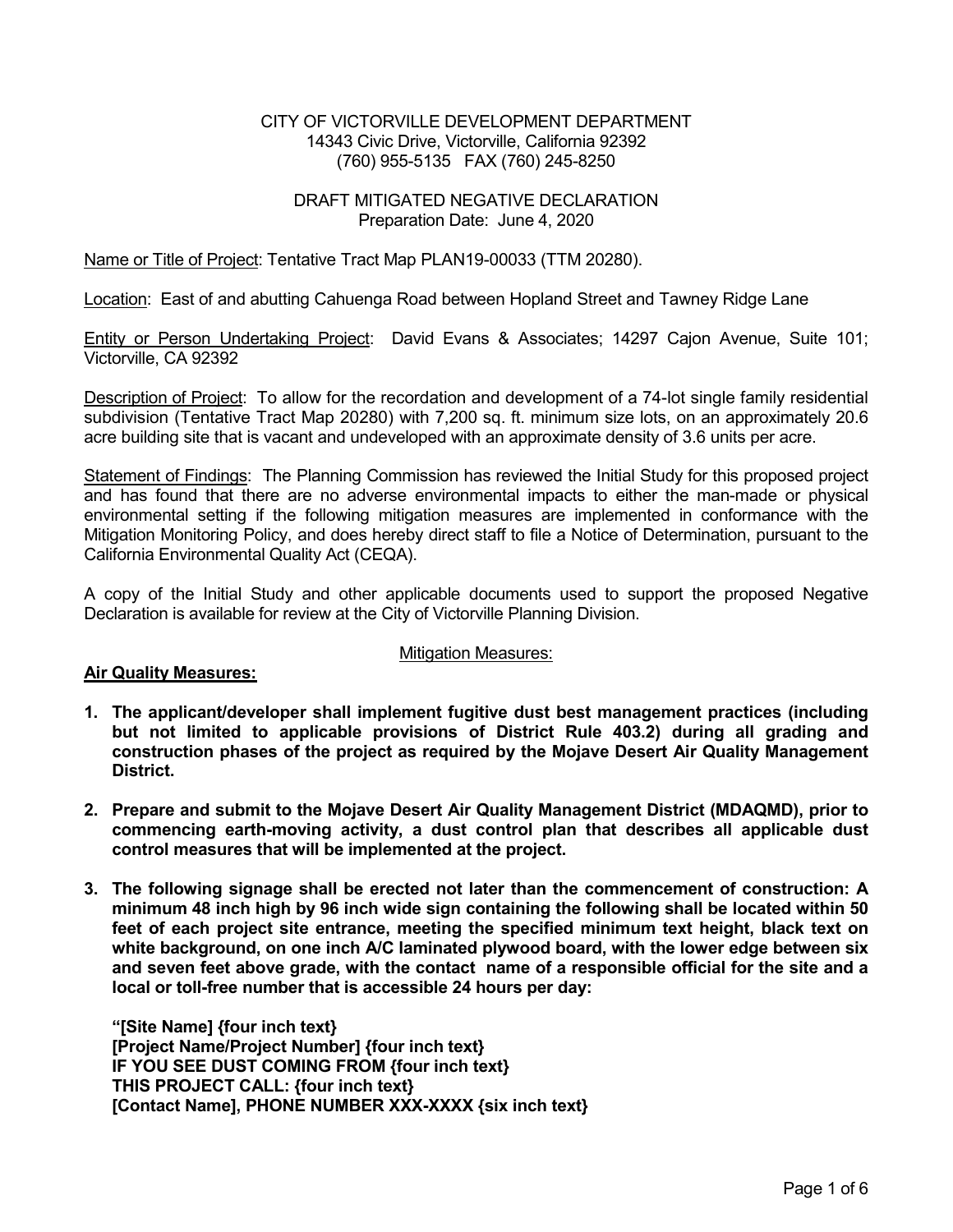**If you do not receive a response, Please Call {three inch text} The MDAQMD at 1-800-635-4617 {three inch text}** 

- **4. Use a water truck to maintain moist disturbed surfaces and actively spread water during visible dusting episodes to minimize visible fugitive dust emissions. For projects with exposed sand or fines deposits (and for projects that expose such soils through earthmoving), chemical stabilization or covering with a stabilizing layer of gravel will be required to eliminate visible dust/sand from sand/fines deposits.**
- **5. All perimeter fencing shall be wind fencing or the equivalent, to a minimum of four feet of height or the top of all perimeter fencing. The owner/operator shall maintain the wind fencing as needed to keep it intact and remove windblown dropout. This wind fencing requirement may be superseded by local ordinance, rule or project specific biological mitigation prohibiting wind fencing.**
- **6. All maintenance and access vehicular roads and parking areas shall be stabilized with chemical, gravel or asphaltic pavement sufficient to eliminate visible fugitive dust from vehicular travel and wind erosion. Take actions to prevent project-related trackout onto paved surfaces, and clean any project-related trackout within 24 hours. All other earthen surfaces within the project area shall be stabilized by natural or irrigated vegetation, compaction, chemical or other means sufficient to prohibit visible fugitive dust from wind erosion.**

# **Biological Measures:**

- **7. Pre-construction surveys for Burrowing Owls and other sensitive wildlife species (i.e. Desert Tortoise, Desert Kit Fox, American Badger, and nesting birds) on the project site and in the surrounding area in accordance with California Department of Fish and Wildlife approved protocols for each species shall be conducted no more than 30-days prior to ground disturbing activities in accordance with best practices identified by the California Department of Fish and Wildlife. If ground disturbing activities are delayed for more than 30-days (including the restarting of activities after project/ground disturbing delays of 30-days or more), additional surveys will be required.**
- **8. If burrowing owls are observed on the project site during future surveys the California Department of Fish and Wildlife shall be immediately notified and mitigations shall be required to reduce impacts to less than significant, including the following as approved by the California Department of Fish and Wildlife and in accordance with the updated CDFW Staff Report on Burrowing Owl Mitigation (2012):** 
	- **a. Occupied burrows shall not be disturbed during the nesting season (February 1 through August 31) unless a qualified biologist approved by the California Department of Fish and Game verifies through non-invasive methods either: (1) the birds have not begun egglaying and incubation; or (2) that juveniles from the occupied burrows are foraging independently and are capable of independent survival.**
	- **b. A burrowing owl survey shall be conducted on all portion of the site between September and January to determine the location of active (non-breeding) burrows.**
	- **c. Qualified biologists shall exclude all owls from active burrows using one-way doors. Concurrently, all inactive burrows and other sources of secondary refuge for burrowing owls shall be collapsed and removed from the site.**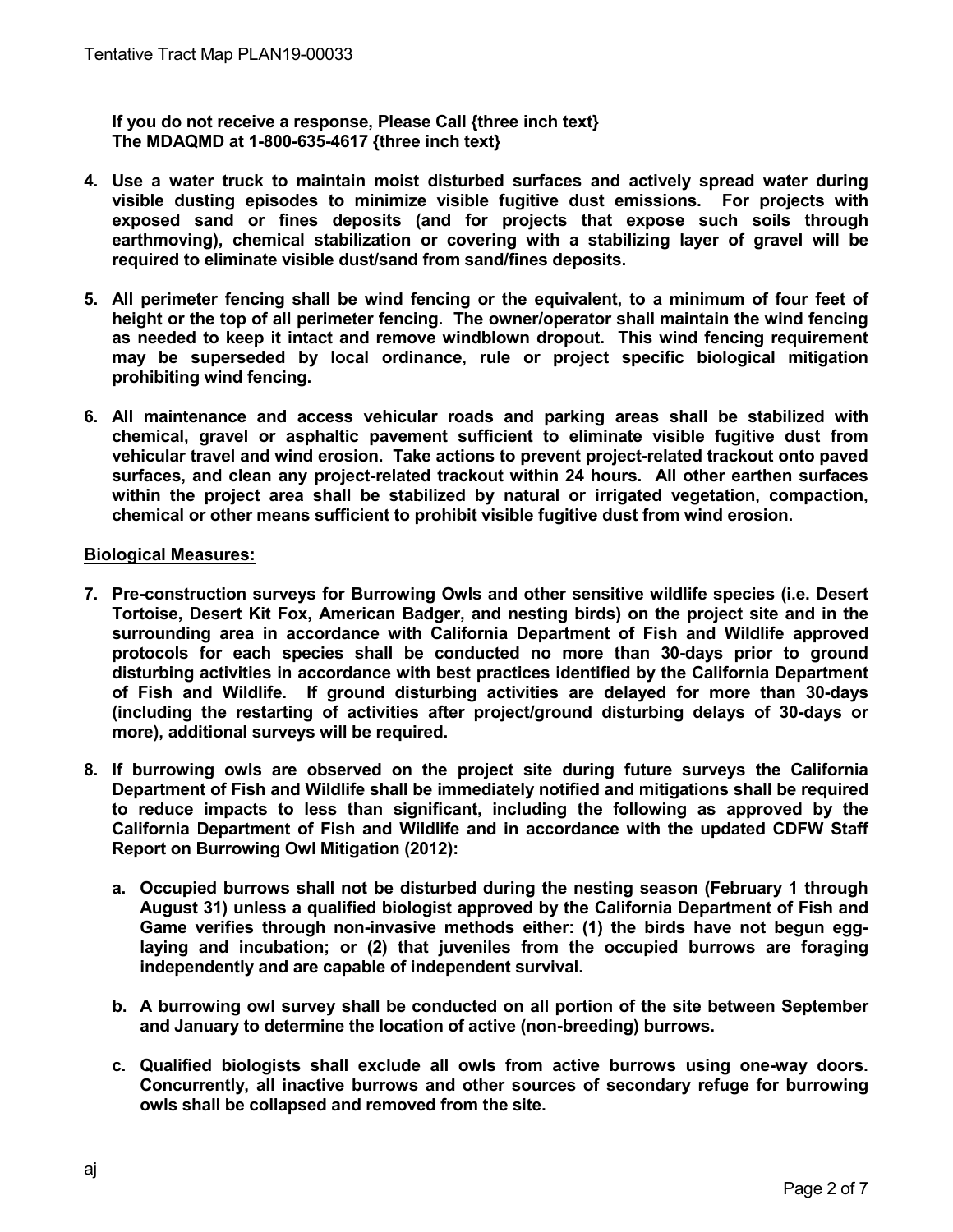- **d. Following and 24 to 48 hour observation period all vacated burrows shall be collapsed.**
- **e. A qualified biologist shall conduct a post-exclusion survey confirming the absence of borrowing owls on the site. Should newly occupied burrows be discovered on the site the exclusion shall be repeated.**
- **f. A final clearance survey confirming the absence of active burrowing owls burrows shall be conducted within 30-days of proposed site disturbance.**
- **g. Unless deemed unnecessary by the CDFW, Compensatory mitigation lands for permanent impacts to nesting, occupied, and satellite burrows and burrowing owl habitat shall be provide by the applicant/developer in accordance with CDFW requirements.**
- **9. If sensitive wildlife species such as the Desert Tortoise, Desert Kit Fox, American Badger, or nesting birds are detected on the project site during future surveys or assessments, all work on-site shall stop immediately and mitigation measures shall be required to reduce impact to a level of less than significant. Mitigation measures shall include avoidance, minimization, and implementation methods to be utilized, which shall be implemented prior to the start and/or restart of project activities on-site. Any proposed mitigation measures shall be determined by a qualified biologist, and be approved by the City Planner and the California Department of Fish and Wildlife as applicable in accordance with typical best practices.**
- **10. Pre-Construction Surveys for Mohave Ground Squirrels. Pre-construction surveys following the Mohave Ground Squirrel Survey Guidelines (CDFG, 2010) or most recent version shall be performed by a qualified biologist authorized by a Memorandum of Understanding issued by CDFW. The preconstruction surveys shall cover the Project Area and a 50-foot buffer zone. Should Mohave ground squirrel presence be confirmed during the survey, per Mitigation Measure 16, the Project Proponent shall obtain an ITP for Mohave ground squirrel prior to the start of Project activities.**
- **11. Pre-Construction Desert Tortoise Surveys. No more than 30 calendar days prior to start of Project Activities a qualified biologist shall conduct pre-construction surveys for desert tortoise. Pre-construction surveys shall be completed using perpendicular survey routes within the Project Area and 50-foot buffer zone. Pre-construction surveys cannot be combined with other surveys conducted for other species while using the same personnel. Project Activities cannot start until 2 negative results from consecutive surveys using perpendicular survey routes for desert tortoise are documented. Should desert tortoise presence be confirmed during the survey, per Mitigation Measure 16, the Project Proponent shall obtain an ITP for desert tortoise prior to the start of Project activities.**
- **12. Pre-Construction Desert Kit Fox and American Badger Surveys. No more than 30 days prior to the beginning of ground disturbance and/or construction activities, a qualified biologist shall conduct a survey to determine if potential desert kit fox or American badger burrows are present in the Project Area. If potential burrows are located, they shall be monitored by the qualified biologist. If the burrow is determined to be active, the qualified biologist shall verify there are suitable burrows outside of the Project Area prior to undertaking passive relocation actions. If no suitable burrows are located, artificial burrows shall be created at least 14 days prior to passive relocation. The qualified biologist shall block the entrance of the active burrow with soil, sticks, and debris for 3-5 days to discourage the use of the burrow prior to Project activities. The entrance shall be blocked to an incrementally greater degree over the 3-**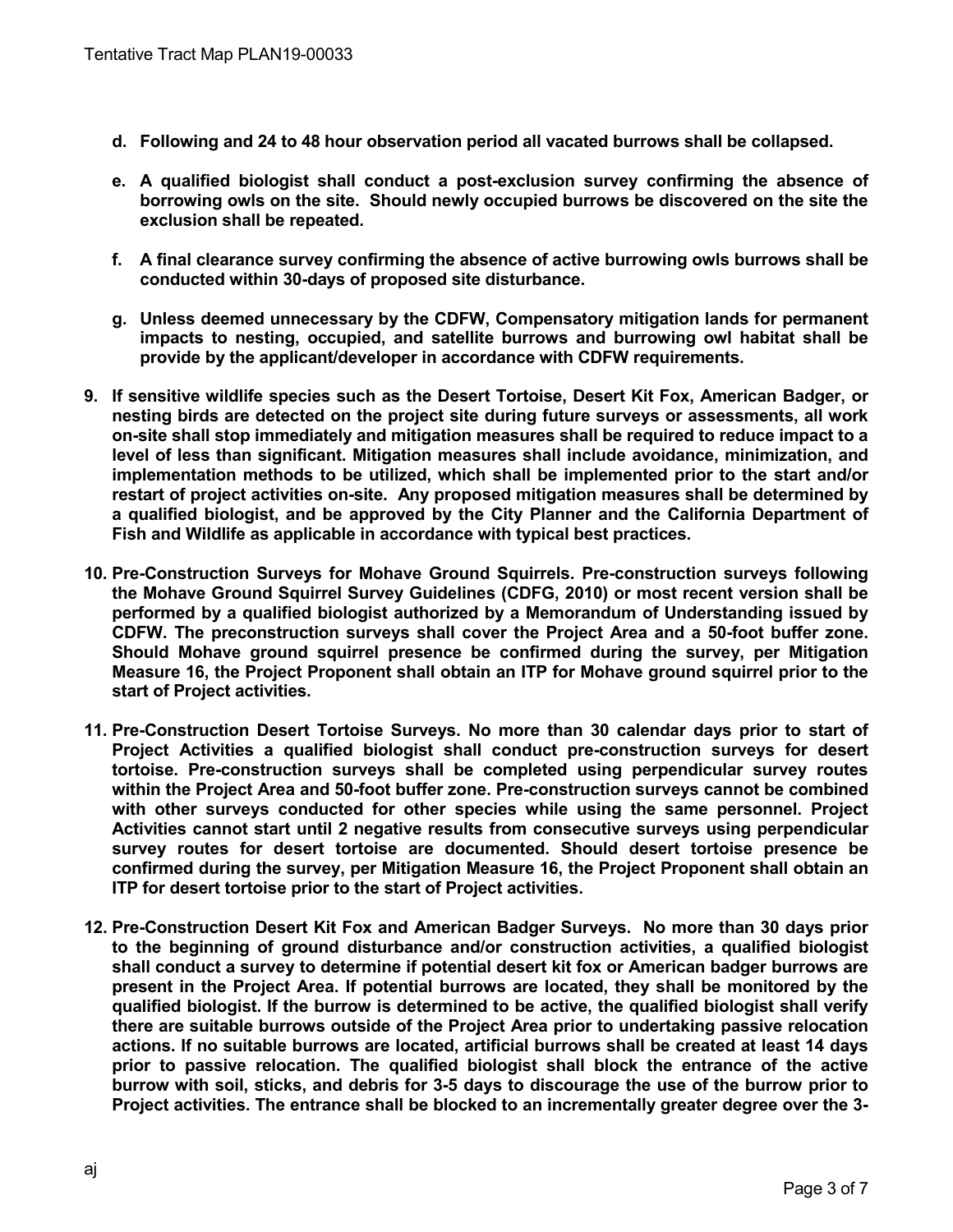**5 day period. After the qualified biologist has determined there are no active burrows the burrows shall be hand-excavated to prevent re-use. No disturbance of active dens shall take place when juvenile desert kit fox and juvenile American badgers may be present and dependent on parental care. A qualified biologist shall determine appropriate buffers and maintain connectivity to adjacent habitat should natal burrows be present.** 

- **13. Should special status plants or natural communities be present on in the Project Area, a qualified biologist shall transplant perennial species, and perform seed collection and dispersal from annual species, and develop other conservation strategies that will protect the viability of the local population. If these minimization measures are implemented, monitoring of plant populations will be conducted annually for 5 years to assess the mitigation's effectiveness. The performance standard for mitigation will be no net reduction in the size or viability of the local population.**
- **14. A qualified biologist shall conduct an education program for all persons employed or otherwise working on the Project site prior to performing any work on-site. The program shall consist of a presentation that includes a discussion of the biology of the habitats and species that may be present at the site. The qualified biologist shall also include as part of the education program information about the distribution and habitat needs of any special status species that may be present, legal protections for those species, penalties for violations, and mitigation measures. Education should include but not be limited to desert tortoise, burrowing owl, desert kit fox, American badger, nesting birds, and special-status plants. Interpretation shall be provided for non-English speaking workers, and the same instruction shall be provided for any new workers prior to their performing work on-site.**
- **15. All Project activities on-site shall be conducted outside of nesting season (January 15 to August 31) to the maximum extent feasible. During the nesting bird season, a qualified biologist shall conduct pre-project nesting bird surveys, implement nest buffers, and conduct monitoring at all active nests within the work area and surrounding 300-foot buffer. Nesting bird surveys shall be conducted by a qualified biologist within 300 feet of all work areas, no more than 3 days prior to commencement of project activities. If active nests containing eggs or young are found, a qualified biologist shall establish an appropriate nest buffer. Nest buffers are species-specific and range from 15 to 100 feet for passerines and 50 to 300 feet for raptors, depending on the planned activity's level of disturbance, site conditions, and the observed bird behavior. Established buffers shall remain until a qualified biologist determines the young have fledged or the nest is no longer active. Active nests shall be monitored until the biologist has determined the young have fledged or the project is finished. The qualified biologist has the authority to stop work if nesting pairs exhibit signs of disturbance.**
- **16. If any construction or project related activity on-site results in the take of a California Endangered Species Act (CESA) listed species, the project proponent shall gain appropriate authorization prior to the commencement of any project related activities on-site (e.g. clearing, grading, trenching, construction, etc.). This may include an incidental take permit or a consistency determination in certain circumstances as determined by the California Department of Fish and Wildlife.**
- **17. Unless determined to be unnecessary by the project biologist, the applicant/developer shall provide a qualified biologist on-site prior to and during all ground and habitat disturbing activities to move out of harm's way wildlife that would otherwise be injured or killed from related project activities. Movement of wildlife out of harm's way should be limited to only those individuals that would otherwise be injured or killed, and individuals should only be**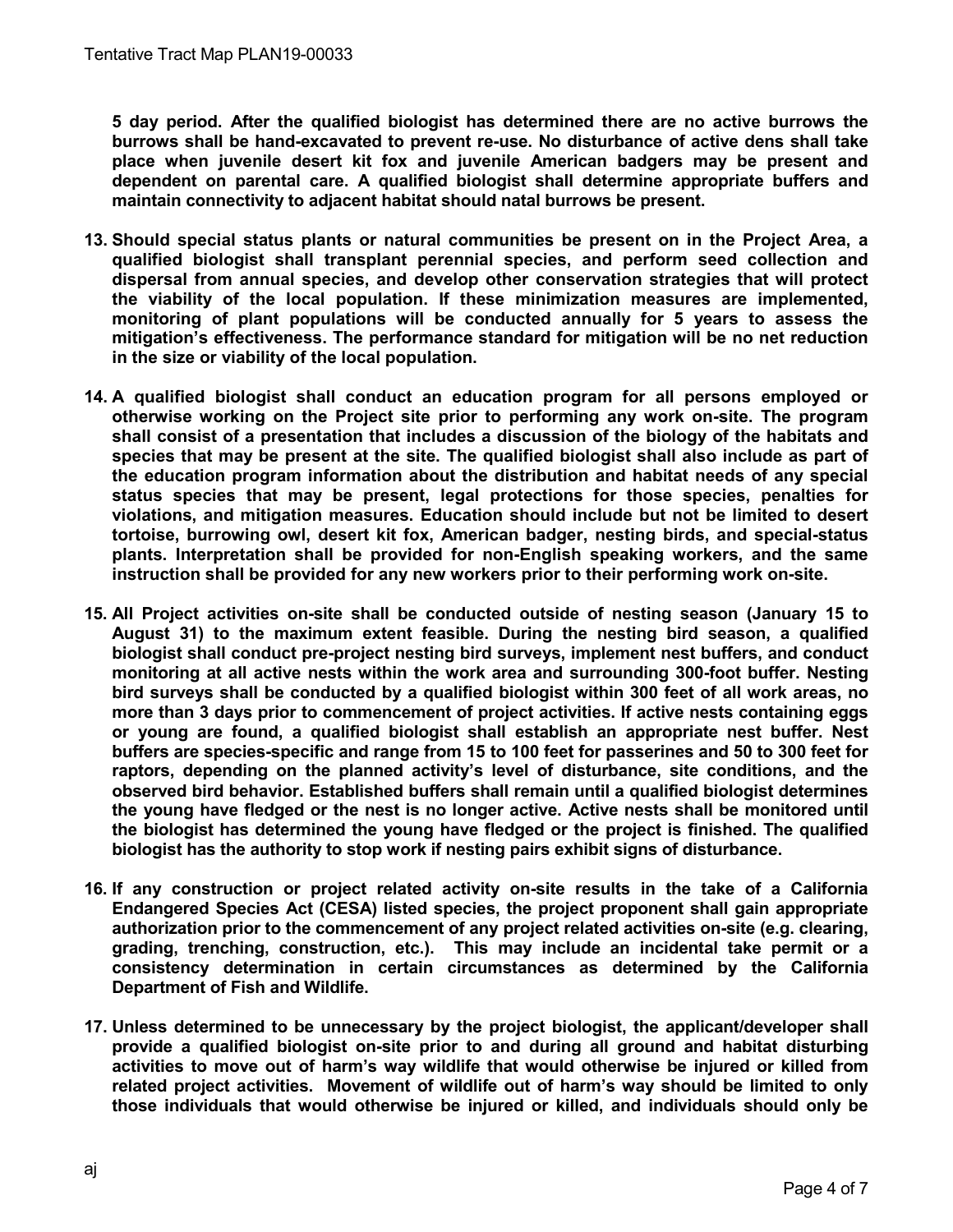**moved as far as necessary to ensure their safety. Measures to prevent wildlife from reentering the site should also be taken. Only qualified biologists with authorization by CDFW may move CESA-listed species.** 

**18. Should ground disturbing activities commence after July 24, 2020, a new biological survey shall be filed with the City of Victorville to determine the presence or absence of endangered species, threatened species, candidate species, Species of Special Concern, and fully protected species on the site and to ensure appropriate mitigation measures are maintained. Additionally, the new biological survey shall include a thorough, floristic-based assessment of special status plants and natural communities, following the California Department of Fish and Wildlife Protocols for Surveying and Evaluating Impacts to Special Status Native Plant Populations and Natural Communities. Said survey shall be filed with the City Planner or his designee prior to issuance of a grading permit and shall verify the adequacy of the adopted mitigation measures. Any measures deemed inadequate will cause the applicant to confer with the California Department of Fish and Wildlife (CDFW) to determine appropriate mitigation measures prior to the issuance of any grading permit, including species specific avoidance, minimization, and implementation methods. The survey shall be valid for a period of one year.**

# **Cultural Resource Measures:**

- **19. The applicant shall provide for an on-site paleontological/archaeological inspector to monitor all grading operations, or a letter from said licensed professional indicating that monitoring a) is not necessary during grading, or b) that the monitoring schedule can be adjusted to scheduled intervals. Further, if disturbed resources are required to be collected and preserved, the applicant shall be required to participate financially up to the limits imposed by Public Resources Code Section 21083.2. The results of said monitoring shall be filed with the Development Department prior to the final approval of the project.**
- **20. In the event that cultural resources are discovered during project activities, all work in the immediate vicinity of the find (within a 60-foot buffer) shall cease and a qualified archaeologist meeting Secretary of Interior standards shall be hired to assess the find. Work on the other portions of the project outside of the buffered area may continue during this assessment period. Additionally, the San Manuel Band of Mission Indians Cultural Resources Department (SMBMI) and the Cabazon Band, Morongo Band, and Twenty-nine Palms Band of Mission Indians shall be contacted, as detailed within Tribal Cultural Resources Mitigation Measure 27, regarding any pre-contact finds and be provided information after the archaeologist makes his/her initial assessment of the nature of the find, so as to provide Tribal input with regards to significance and treatment.**
- **21. If significant pre-contact cultural resources, as defined by CEQA (as amended, 2015), are discovered and avoidance cannot be ensured, the archaeologist shall develop a Monitoring and Treatment Plan, the drafts of which shall be provided to the San Manuel Band of Mission Indians Cultural Resources Department (SMBMI) and the Cabazon Band, Morongo Band and Twenty-nine Palms Band of Mission Indians for review and comment, as detailed within Tribal Cultural Resources Mitigation Measure 27. The archaeologist shall monitor the remainder of the project and implement the Plan accordingly.**
- **22. If human remains or funerary objects are encountered during any activities associated with the project, work in the immediate vicinity (within a 100-foot buffer of the find) shall cease and the County Coroner shall be contacted pursuant to State Health and Safety Code §7050.5 and that code enforced for the duration of the project.**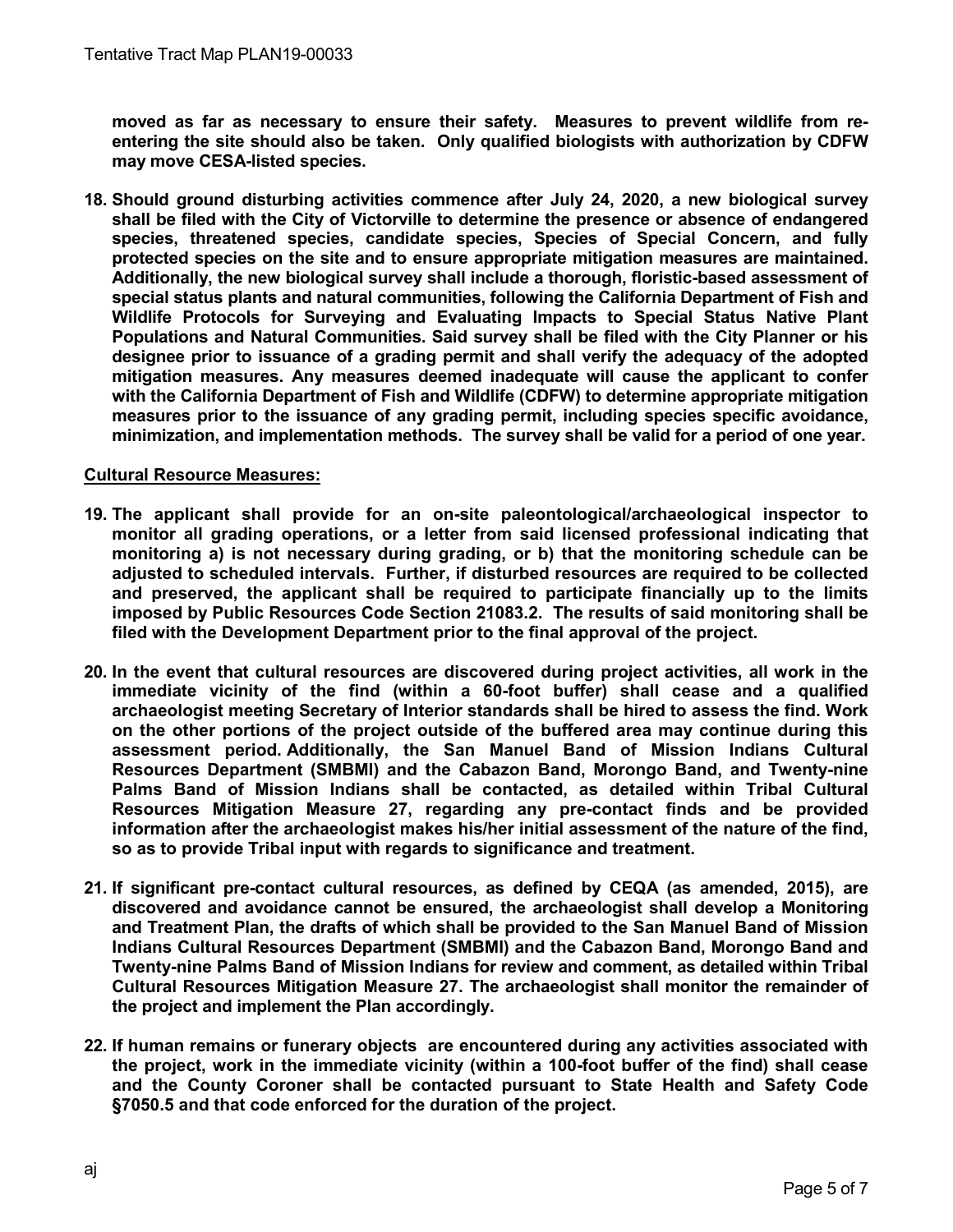**23. If the remains are determined to be prehistoric, the County Coroner will notify the Native American Heritage Commission (NAHC), which will determine a notify a Most Likely Descendant (MLD). With the permission of the landowner or their authorized representative, the MLD may inspect the site of the discovery. The MLD shall complete the inspection within 48 hours from the time access to the site is granted by landowner or their authorized representative. The MLD may recommend scientific removal and nondestructive analysis of human remains and items associated with Native American burials** 

## **Hydrology and Water Measures:**

- **24. A "Water Will Serve" letter shall be obtained by the applicant/developer from the Victorville Water District prior to the recordation of any final map included in this proposal.**
- **25. Prior to issuance of a grading permit the applicant shall obtain coverage under the statewide general NPDES permit for control of construction and post-construction related storm water in accordance with the requirements of the Small MS4 General Permit. In addition, the applicant shall:** 
	- **Prepare a project specific Storm Water Pollution Prevention Plan (SWPPP) as required in the NPDES permit and shall identify site-specific erosion and sediment control best management practices that will be implemented;**
	- **The SWPPP shall be applicable to all areas of the project site including construction areas, access roads to and through the site, and staging and stockpile areas; and**
	- **Temporary best management practices for all components of the project must be implemented until such time as permanent post-construction best management practices are in place and functioning.**

### **Transportation Measures:**

**26. The Applicant/Developer shall be responsible for implementing all required mitigation measures as outlined in the Traffic Impact Study prepared for Tentative Tract Map No. 20280 on February 26, 2020. Adherence to the subject mitigation measures shall be included in associated street improvement plans and the final map as necessary.** 

### **Tribal Cultural Resource Measures:**

- **27. The San Manuel Band of Mission Indians Cultural Resources Department (SMBMI) shall be contacted, as detailed in Cultural Resources Mitigation Measure 20, of any pre-contact cultural resources discovered during project implementation, and be provided information regarding the nature of the find, so as to provide Tribal input with regards to significance and treatment. Should the find be deemed significant, as defined by CEQA (as amended, 2015), a cultural resources Monitoring and Treatment Plan shall be created by the archaeologist, in coordination with the San Manuel Band of Mission Indians Cultural Resources Department (SMBMI) and the Cabazon Band, Morongo Band and Twenty-nine Palms Band of Mission Indians, and all subsequent finds shall be subject to this Plan. This Plan shall allow for a monitor(s) to be present that represents SMBMI and the Cabazon Band, Morongo Band and Twenty-nine Palms Band of Mission Indians for the remainder of the project, should any of the tribes elect to place a monitor on-site.**
- **28. Any and all archaeological/cultural documents created as a part of the project (isolate**